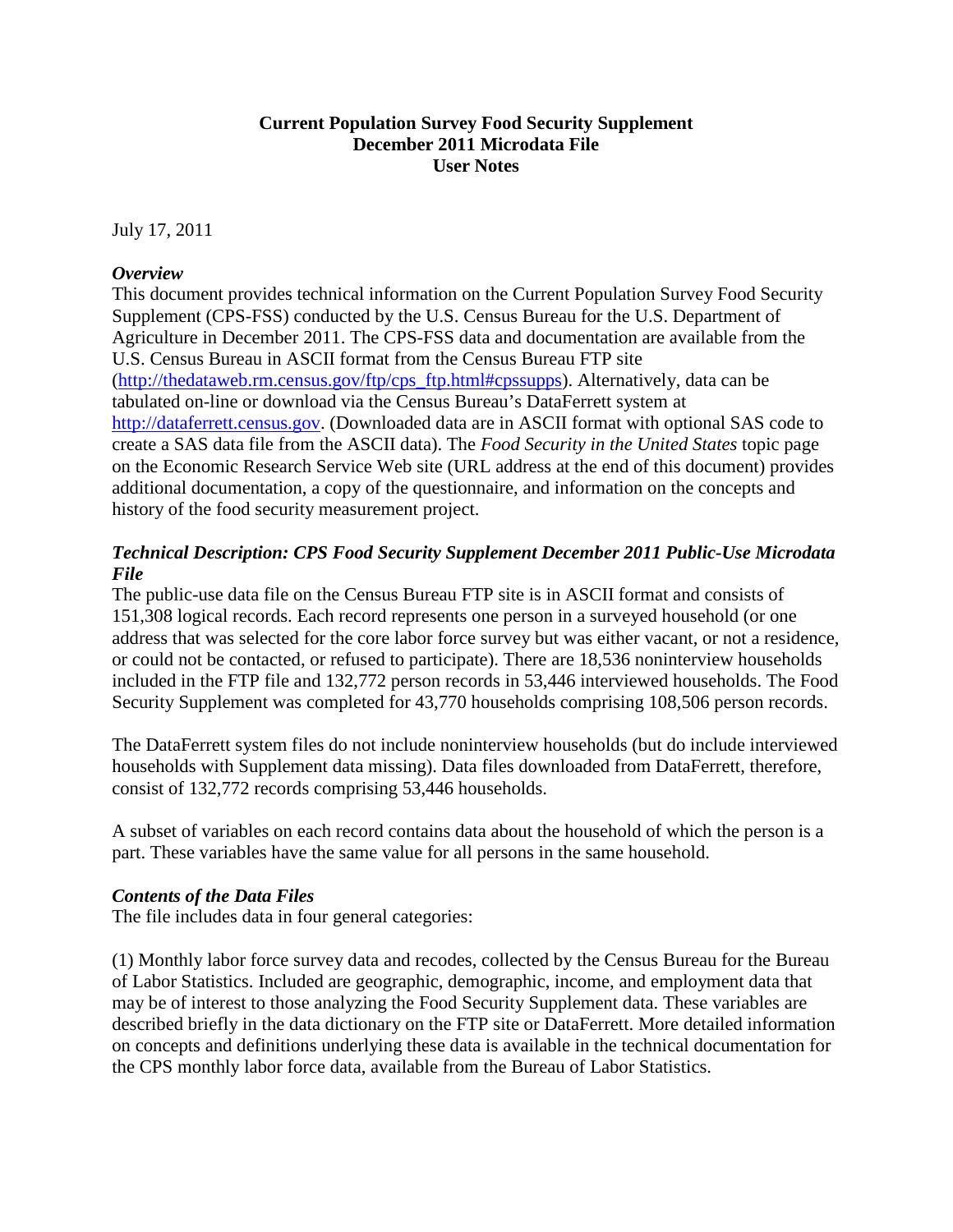(2) Food Security Supplement data, collected by the Census Bureau for the United States Department of Agriculture. These data consist of answers by household respondents to questions about household food expenditures, use of food assistance programs, and experiences and behaviors related to food security. All of the Food Security Supplement data are household-level data.

(3) Food security status and scale variables calculated from the Food Security Supplement data by the Economic Research Service of the U. S. Department of Agriculture. These householdlevel variables (HRFS12CX-HRFS30DE) are described in detail later in this document.

(4) Weighting variables calculated by the Census Bureau as the number of persons or households represented by each person or household in the sample. Separate weights are calculated for the Food Security Supplement and for the core CPS. Selection of appropriate weights for statistical estimation is described later in this document.

### *Contents of the Food Security Supplement Questionnaire*

A copy of the Food Security Supplement questionnaire is available on the ERS Web site (address at end of this document) and in the documentation on the Census Bureau FTP site. Variable names in the data dictionary generally consist of the prefix HE (household variable, edited) followed by the question number from the questionnaire. The major sections are as follows:

- (1) Food Spending (HES1A-HES8).
- (2) Minimum Food Spending Needed (HES8B-HES8D)
- (3) Food Assistance Program Participation (HES9-HESP9).
- (4) Food Sufficiency and Food Security (HESS1-HESSHM5). This section includes the 18 food security questions that are used to calculate the 12-month Food Security Scales as well as follow-up questions that are used to calculate the 30-day food security scales.
- (5) Ways of Avoiding or Ameliorating Food Deprivation Coping Strategies (HESC1- HESCM4).

#### *Changes from Previous Years' Food Security Supplements*

The December 2011 food security supplement questionnaire was unchanged from the December 2010 survey except that group quarters households were not asked questions about food spending and minimum food spending needed.

### *Screening of the Food Security Supplement*

The Food Security Supplement includes several screens to reduce respondent burden and to avoid asking questions that may seem inappropriate to respondents given other information they have provided in the survey. The screener variables use information from the monthly labor force core data as well as from the Food Security Supplement. Households with incomes above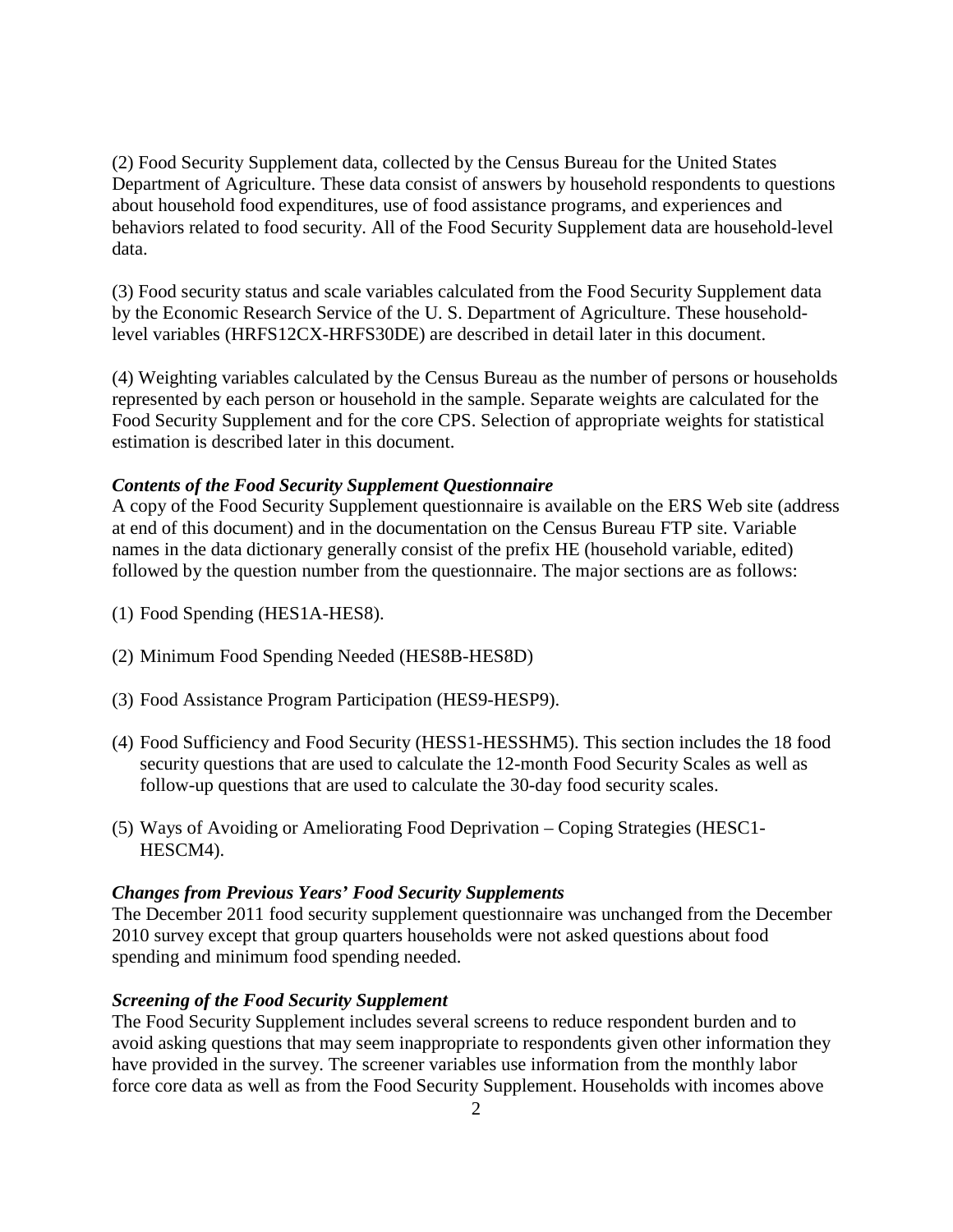185 percent of the poverty threshold (HRPOOR=2, approximated from HUFAMINC and HRNUMHOU) that responded "no" to HES9 were not asked the questions on participation in food assistance programs. Households with income above 185 percent of poverty that registered no indication of food stress on HES9 or HESS1 were not asked the rest of the questions in the "Food Sufficiency and Food Security" section or those in the "Ways of Avoiding or Ameliorating Food Deprivation" section. Households that were screened out at the initial screen are assumed to be highly food secure (raw score imputed as zero). However, if they were screened out at the initial screen without having given a valid response to either screening question, then the food security scale and status variables are coded as "No Response" (-9).

There were also two "internal" screeners in the adult section and one in the child section in the main food security section (the questions that are used to calculate the Household Food Security Scale). These series of questions are divided into blocks. Households that registered no indication of food stress in the preceding block are skipped over the remaining blocks and responses to questions in the skipped blocks are assumed to be negative. However, if they were screened out without having given a valid response to any of the questions in the scale, then the food security scale and status variables are coded as "No Response" (-9).

The screening rules that determine whether a household was asked the questions in the food security scale varied somewhat during the first four years of fielding the Food Security Supplement (1995-98). These different screening procedures affected the estimated prevalence of food security differently in each year. From 1998-2011, screening procedures have remained essentially unchanged and prevalence rates are directly comparable. The variable HRFS12CX indicates screening status under the "common screen" that allows comparisons of food security prevalence rates across all years since data were first collected in 1995. To compare 2011 prevalence rates to those for 1995, 1996, or 1997, users will need to edit the food security status variable of interest to "high food security" (raw score=0) for households that would have been screened out under the common screen (HRFS12CX=1). Comparison can then be made to variables in the common screen series in data any earlier year.

Screeners also were applied based on whether the household included any children, so that households without children were not asked questions that refer specifically to children. For this purpose, persons 17 or younger are classified as children except those who are household reference persons or spouses of household reference persons (PERRP=1, 2, or 3). Children's Food Security Scale variables are coded as "Not in Universe" (-1) if there were no children in the household.

### *Food Security Status and Scale Variables*

The main purpose of the Food Security Supplement is to provide information about the food security of the nation's households. Six series of variables are provided for this purpose. The first three series indicate the food security of households, children in households, and adults in households during the 12 months prior to the survey. The remaining three series indicated the food security of households, children in households, and adults in households during the 30 days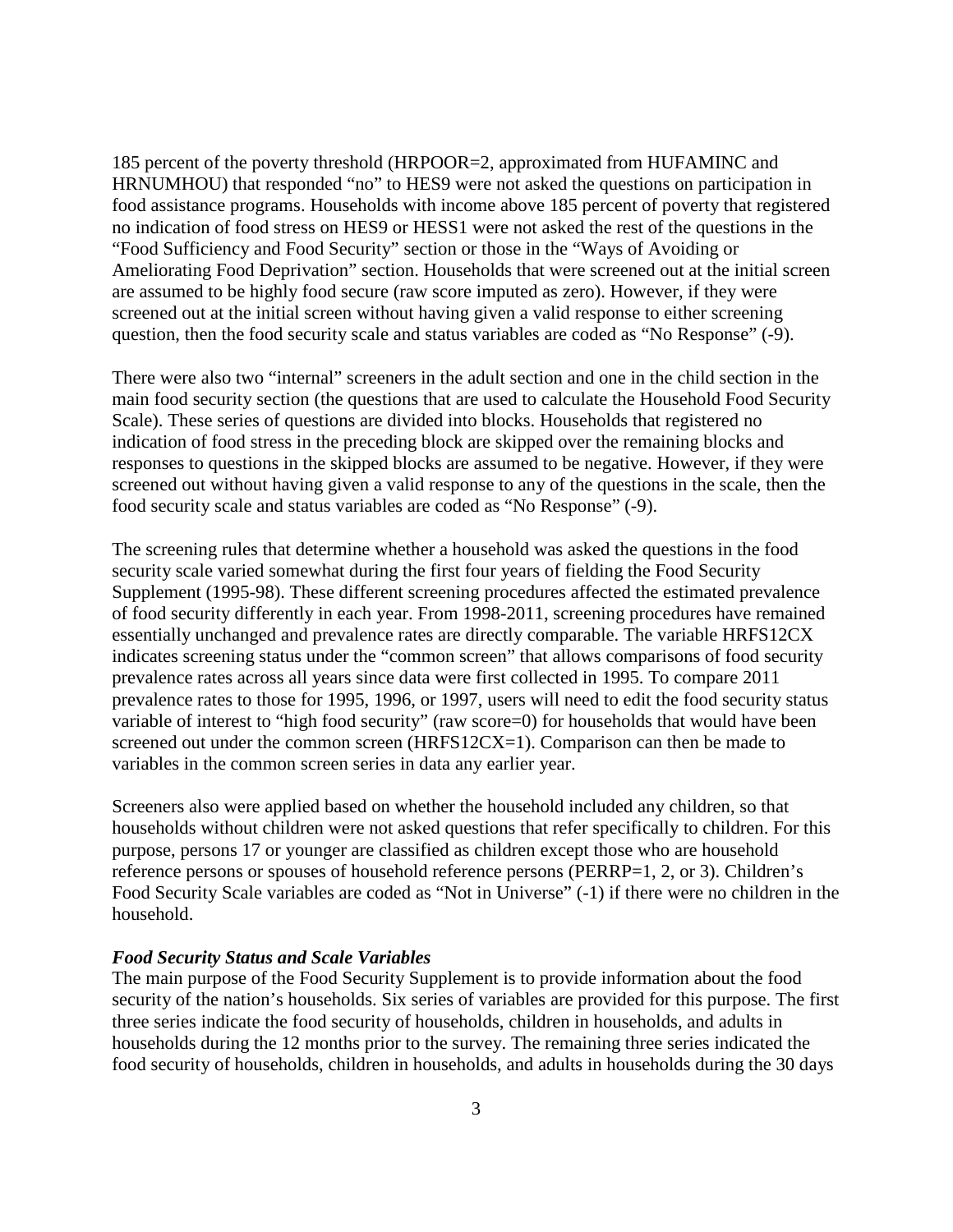prior to the survey. Each series includes one (or two in some series) categorical food security status variables, a raw score variable, and a scale score variable.

The food security status variables are as follows:

- *Household Food Security Scale, 12-Month Reference Period*
	- HRFS12M1 is a categorical variable that classifies households in three categories: food secure, low food security, and very low food security. *This is the variable used for most food security statistics in USDA's annual food security report series.* Users may combine the latter two categories as food insecure.
	- HRFS12MD is the same as HRFS12M1 except that the food-secure category is subdivided to differentiate households that reported no food-insecure conditions (high food security) from those that reported one or two food-insecure conditions (marginal food security).
	- HRFS12M3 is the raw score—a count of the number of questions in the 12-month Household Food Security Scale that were affirmed by the household respondent
	- HRFS12M4 is the scale score, a continuous score based on fitting the data to a singleparameter Rasch model using item calibrations calculated from the 1998 data. Computed values range from about 1 to 14. Scale scores for households that affirmed no items cannot be calculated within the Rasch model. These households are food secure, but the degree of their food security is not known and may vary widely from household to household. They are assigned scale scores of -6 to remind users that they require special handling in analyses that assume linearity of the scale scores.
- *Children's Food Security Scale, 12-Month Reference Period.* A set of food security variables indicating the food security of children in the household is calculated from responses to the 8 questions in the scale that ask specifically about food conditions among the children.
	- HRFS12MC is a categorical variable that classifies households in three categories based on the food security of children in the household: food secure, low food security, and very low food security. *This is the variable used for statistics on very low food security among children in USDA's annual food security report series.* Note that the coding of this variable differs from that of HRFS12M5 in 2004 and earlier years. HRFS12MC differentiates households with low food security among children (raw score 2, 3, and 4) from households in which children were food secure (raw score 0 and 1). The category very low food security among children in the 2005 and later years (HRFS12MC=3) is exactly equivalent to the category food insecure with hunger among children (HRFS12M5=2) in 2004 and earlier years.
	- HRFS12M6 is the raw score on the 12-month child-referenced items.
	- HRFS12M7 is the Rasch-model-based scale score on the Children's Food Security Scale.
- *Adult Food Security Scale, 12-Month Reference Period.* A set of food security status variables indicating the level of food security among adults in the household is calculated from responses to the 10 questions in the scale that ask specifically about food conditions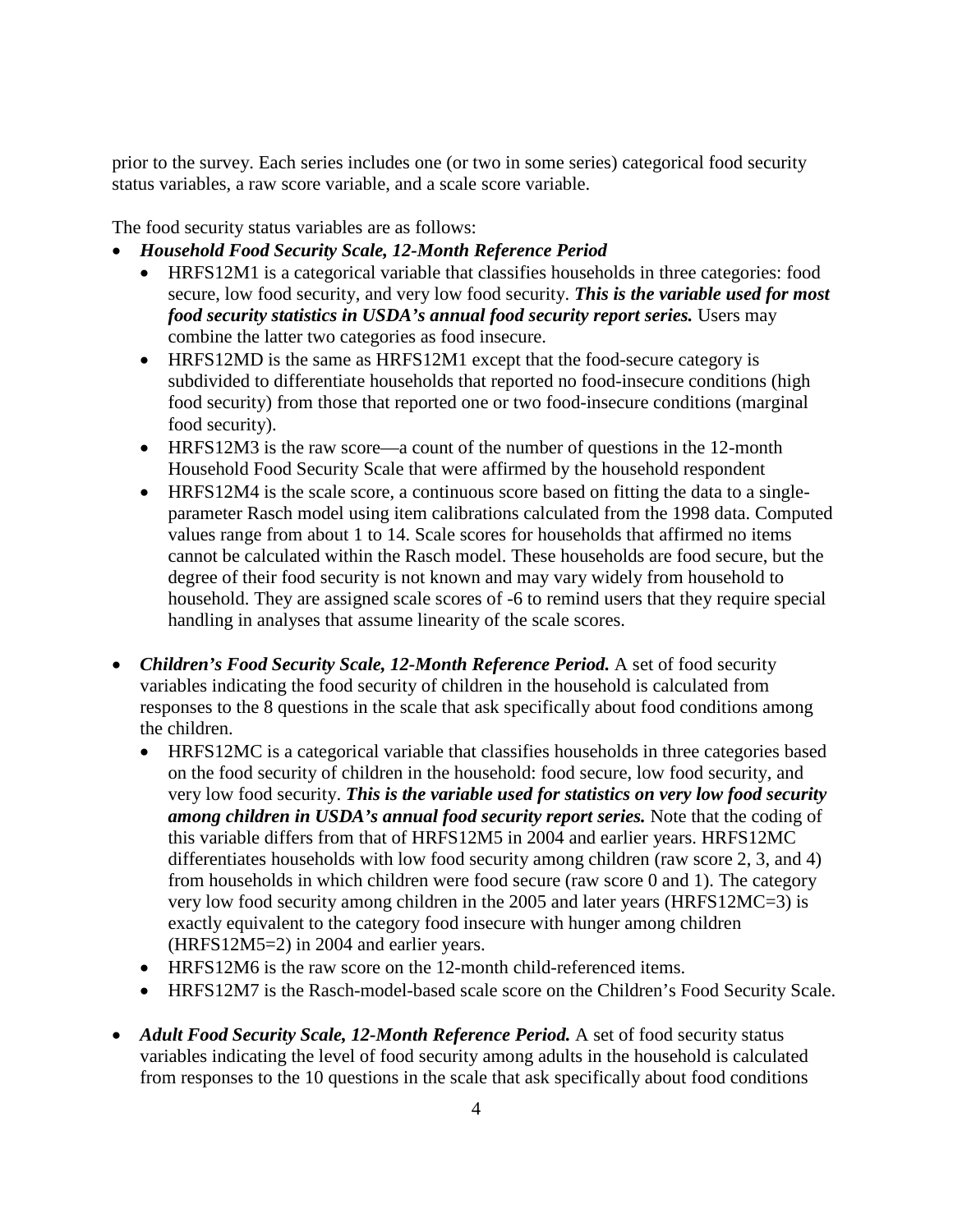among adults in the household, and of the household in general. This variable provides a more nearly comparable measure of food security between households with and without children, or among households with children in different age ranges than does the Household Food Security Scale (the HRFS12M1—M4 series).

- HRFS12M8 is a categorical variable based on the scale score (HRFS12ME) that classifies households in four categories of food security among adults: High, marginal, low, and very low. Users may combine the first two categories as indicating food security among adults and the latter two as indicating food insecurity among adults.
- HRFS12M9 is the raw score on the 12-month adult- and household-referenced items.
- HRFS12ME is the Rasch-model-based scale score on the Adult Food Security Scale.
- *Household Food Security Scale, 30-Day Reference Period.* HRFS30D1, -D2, -D3 and -D4 correspond to HRFS12M1, -MD, -M3, and -M4, except that they are based on food security conditions during the 30-day period prior to the food security survey rather than the 12 month period. *Note: these variables are not comparable with the 30-day food security variables in 2004 and earlier years' data (HRFS30M1, M2, and M3). The earlier years' measures were based on only a subset of the items in the scale in 2005 and later years.*
- *Children's Food Security Scale, 30-Day Reference Period.* HRFS30D5, -D6, and -D7 correspond to HRFS12MC, -M6, and -M7, except that they are based on food security conditions among children during the 30-day period prior to the food security survey rather than the 12-month period.
- *Adult Food Security Scale, 30-Day Reference Period.* HRFS30D8, -D9, and -DE correspond to HRFS12M8, -M9, and -ME, except that they are based on food security conditions among adults during the 30-day period prior to the food security survey rather than the 12-month period.

#### *Constructing Household Characteristics from Person Records*

To compute some household characteristics such as household size, presence of children, or presence of elderly members, it is necessary to identify the records of all persons in the same household. Households within the December 2011 CPS-FSS are uniquely and completely identified by two household identifiers in combination, HRHHID and HRHHID2. Characteristics of the household reference person can be assigned from the person record with PERRP 1 or 2, which will always be the record with the lowest-numbered PERRP in the household. To match to other months' CPS files, add the HRMIS variable to the household identification, adjusting one of the files for the difference in survey month.

#### *Weights: Estimating Population Distributions of Person and Household Characteristics*

The CPS is a complex probability sample, and interviewed households as well as persons in those households are assigned weights so that the full interviewed sample represents the total national non-institutionalized civilian population. Initial weights are assigned based on probability of selection into the sample, and weights are then adjusted iteratively to match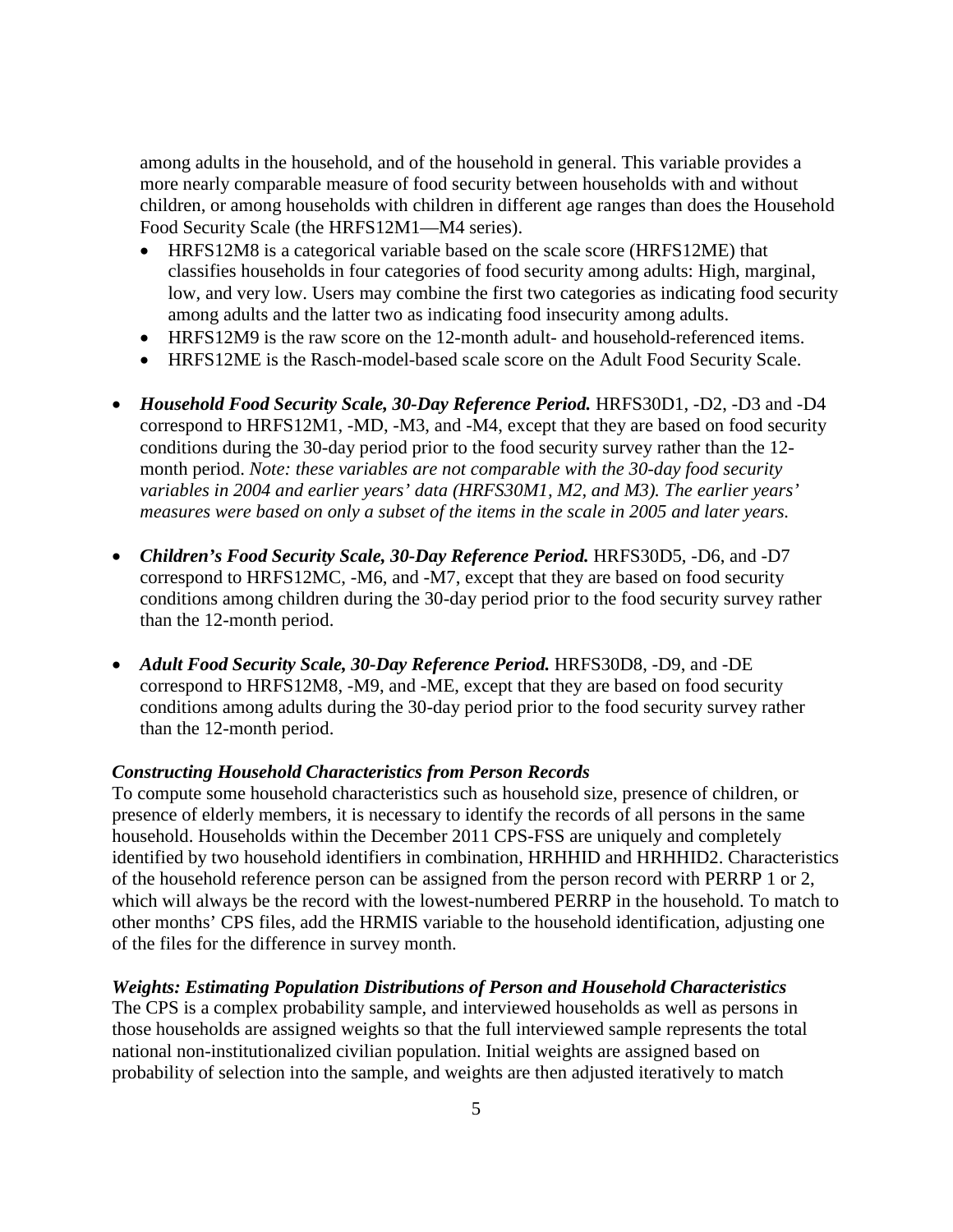population controls for selected demographic characteristics at State and national levels. There are two sets of household and person weights in this data file: (1) labor force survey weights, and (2) Food Security Supplement weights.

The labor force survey weights, HWHHWGT for households and PWSSWGT for persons, are positive for persons in all interviewed households (except that person weights for persons in the armed forces are zero or missing). These weights would be appropriate for analyzing whether households or persons who completed the Supplement differed from those who declined to complete the Supplement.

About 18 percent of households that completed the core labor force survey declined to complete the Food Security Supplement. The Supplement weights, HHSUPWGT for households and PWSUPWGT for persons, are adjusted for Supplement nonresponse so that the Supplement respondents represent the national civilian non-institutionalized population. These weights are appropriate for estimating household distributions food security status, food expenditures, use of food and nutrition assistance programs, and any other variables in the Food Security Supplement.

Household weights are attached to all person records in the household. To estimate household frequency distributions, the sample must be limited to one record for each household. This is usually accomplished by limiting the sample to records of household reference persons (PERRP=1 or 2). Noninterview or nonsupplement households must be excluded from these analyses based on HRINTSTA or HRSUPINT.

All weight variables have four implied decimal places in the FTP data file (the decimal point is not included). Divide the weight variables by 10,000 for analysis in units or by 10,000,000 for analysis in thousands of persons or thousands of households. The format of weight variables downloaded from DataFerrett are somewhat unpredictable. Sometimes they are in units; sometimes they have four implied decimal places. These should be checked prior to use.

### *Variance Estimation; Sampling Error; Replicate Weights*

Calculations of the sampling error of prevalence rates and other statistics estimated from CPS-FSS data must take into account the complex character of the sample, which is stratified, clustered, and reweighted to control to known population totals. Beginning with the 2010 data, the Census Bureau has provided household replicate weights to facilitate more rigorous estimation of sampling error. The replicate weights and documentation on how to use them can be downloaded from: [http://thedataweb.rm.census.gov/ftp/cps\\_ftp.html#cpsrepwgt.](http://thedataweb.rm.census.gov/ftp/cps_ftp.html#cpsrepwgt)

#### *Further Information*

A statistical summary of the December 2011 CPS-FSS data, *Household Food Security in the United States in 2011,* and further information on the Federal Food Security Measurement Project and on food security survey and measurement methods are available from the Economic Research Service *Food Security in the United States* page: [http://www.ers.usda.gov/topics/food](http://www.ers.usda.gov/topics/food-nutrition-assistance/food-security-in-the-us.aspx)[nutrition-assistance/food-security-in-the-us.aspx](http://www.ers.usda.gov/topics/food-nutrition-assistance/food-security-in-the-us.aspx)